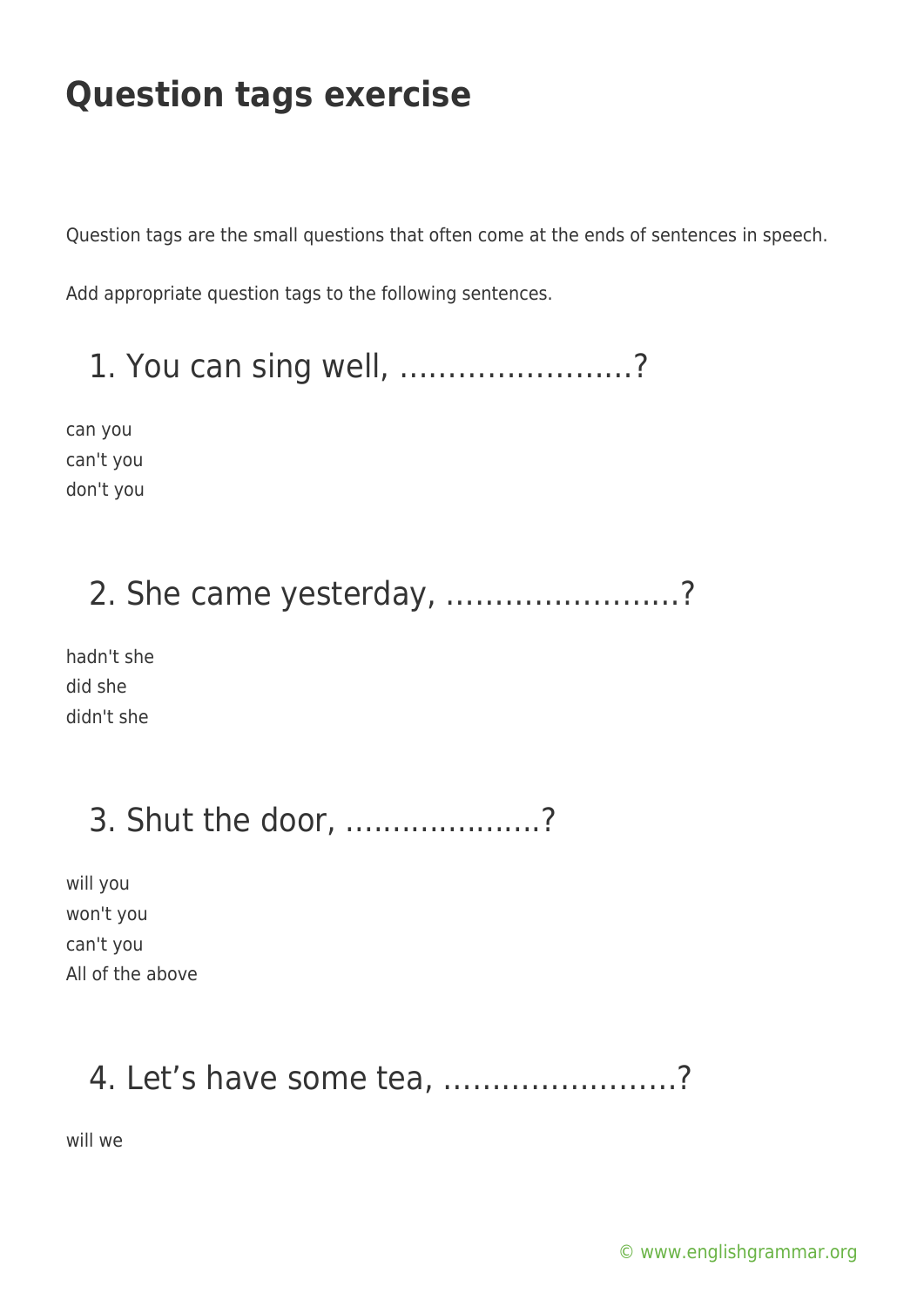shall we should we

#### 5. She broke the glass, ……………………?

did she didn't she hadn't she

#### 6. He will come, ……………………?

will he won't he can't he

#### 7. He doesn't have many friends, ……………………?

does he doesn't he do he

### 8. He seldom watches films, ……………………?

does he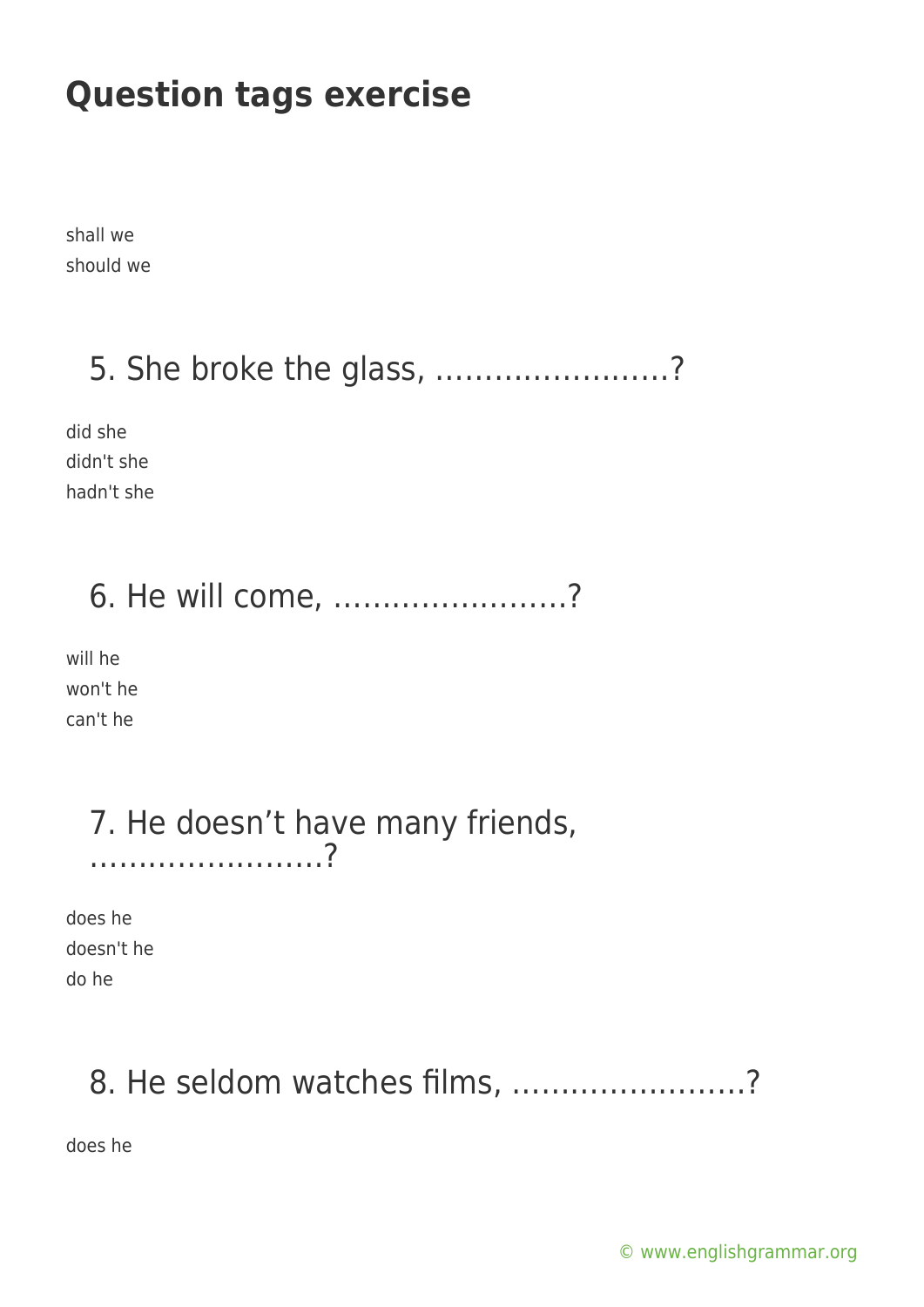doesn't he has he

#### 9. I am free now, ……………………?

amn't I aren't I am I

## 10. He is a doctor, ……………………?

isn't he is he doesn't he

#### 11. She is coming with us, ……………………?

is she isn't she hasn't she

### 12. We won't tolerate this, ………………… ..?

will we won't we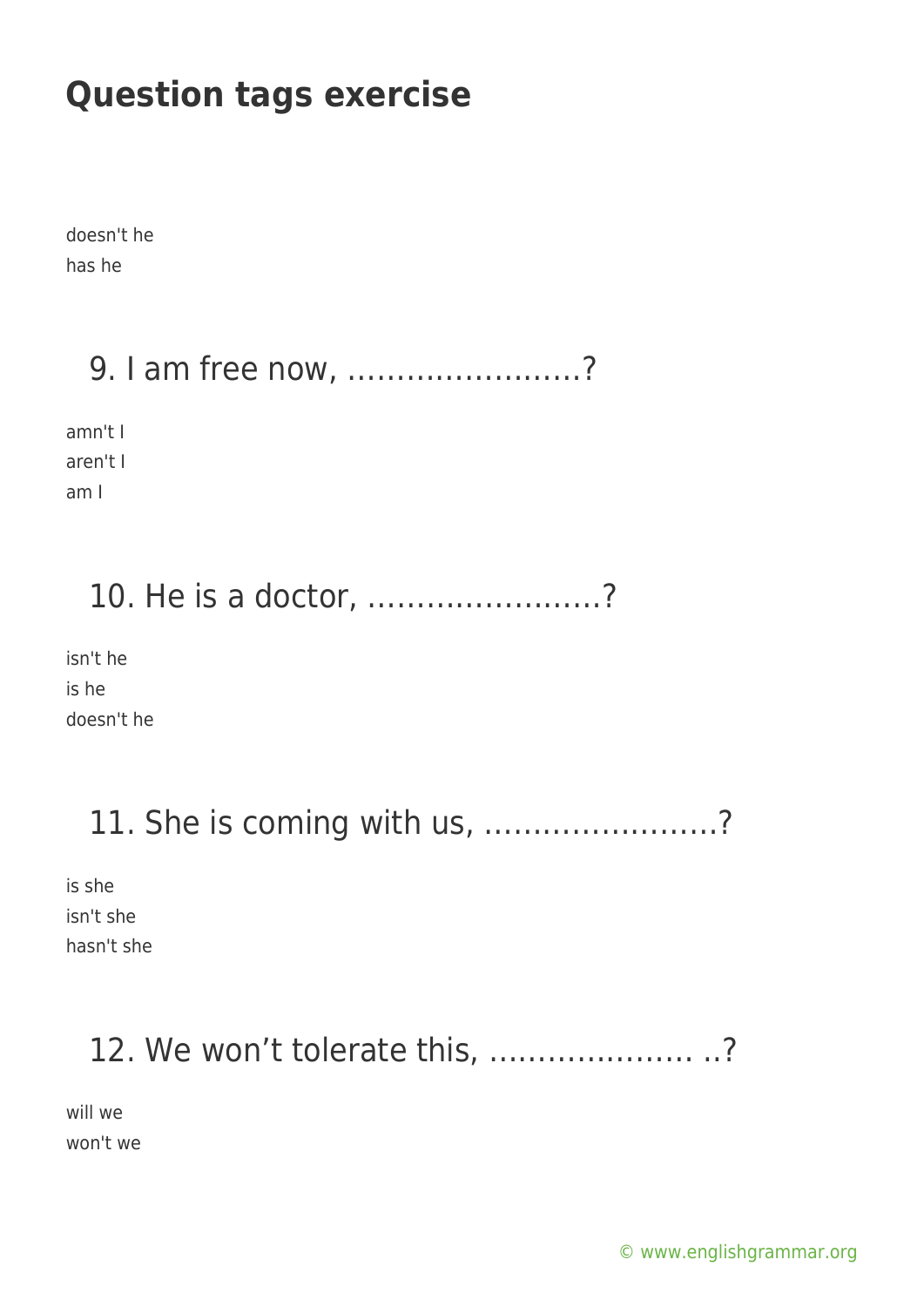would we

### 13. I didn't expect this, …………………… .?

did I didn't I don't I

#### 14. He waited for an hour, …………………… ..?

did he didn't he don't he

#### Answers

- 1. You can sing well, can't you?
- 2. She came yesterday, didn't she?
- 3. Shut the door, won't you?
- 4. Let's have some tea, shall we?
- 5. She broke the glass, didn't she?